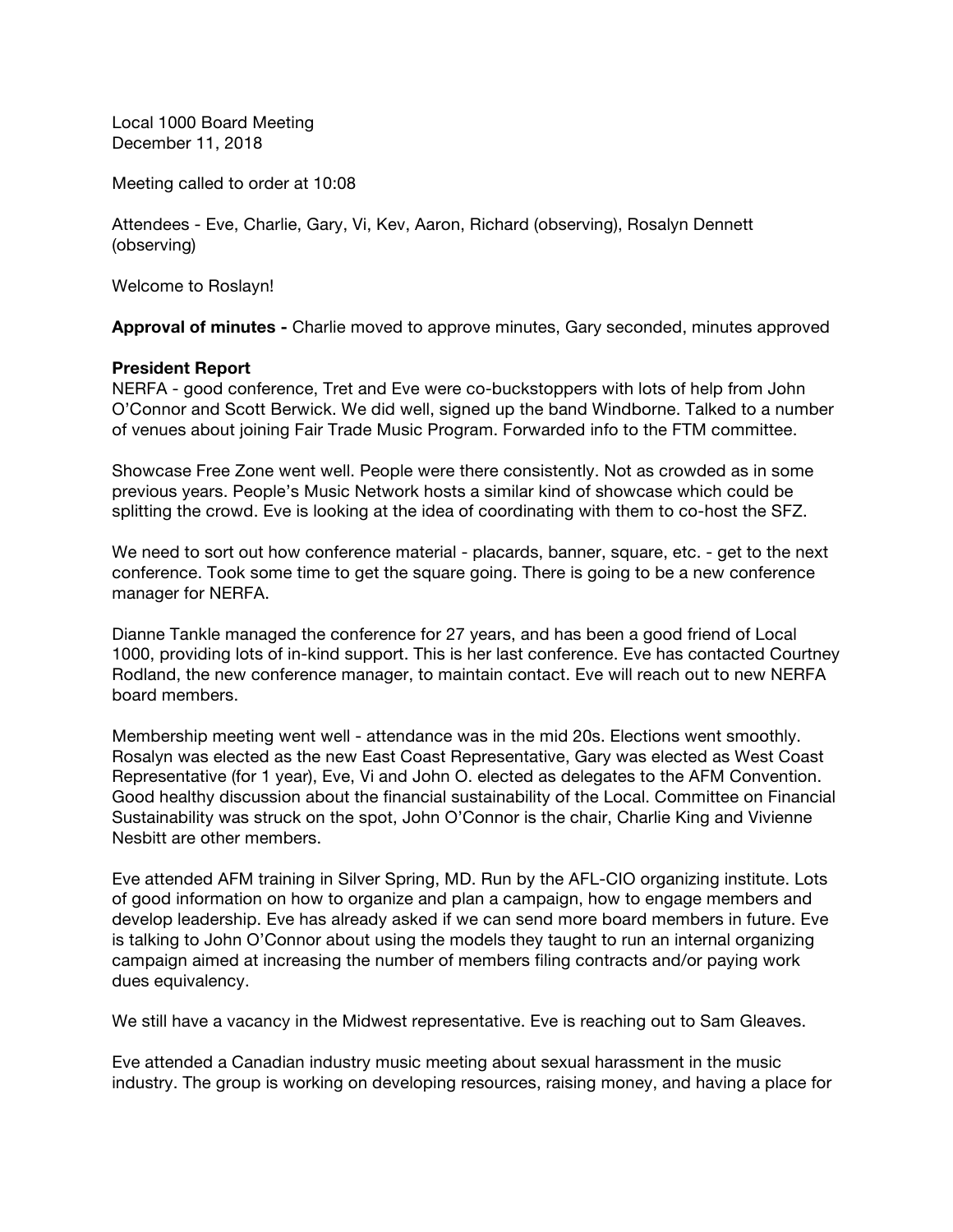them to be hosted. These are ongoing discussions. The CFM office is involved and called the original meeting. Lots of big organizations involved - Junos, Music Canada Live, SOCAN, etc.

Eve and Charlie need to finish Bylaw revisions shortly to have them available for February membership meeting.

#### **Secretary-Treasurer Report**

Vi gave a basic summary of our status— "We still have money." We are about \$3500 ahead on an accrual basis. Last year we were \$-400. Mostly attributable to canceling exec board New York meeting. Most line items are similar to last year. Annual Dues are up, Work Dues are down. Staff spent less hours in the office - less staff cost. Puts us closer to pay our AFM Per Cap on time.

Vi pointed out on a cash basis we are -\$533 which is \$4600 ahead of last year. Vi expects that we will be at neutral (cash basis) or a little bit ahead (accrual basis) at the end of the year (12/31/18).

Vi mentioned that there are some very old fines outstanding (\$363) for late payment of Per Cap. We were not aware of these charges until recently. We have not paid these and not entered in our books. Vi is going to negotiate with the AFM business office to see if the oldest fines can be dismissed.

#### **Members To Be Ratified**

Application for Thom Tillinghast deferred for more information regarding dual membership. Braden Phalen, Eldan Cohen, Daniel Rougeau, Chris Ousley, Jess Myhre, Joan Smith, Greg Smith, Marcus Browne approved- moved by Vi, Gary seconded.

#### **CBAs To Be Ratified**

The Dubs (Linda and Robin Williams) approved. Aaron moved to approve, Vi seconded.

#### **Folk Alliance**

Aaron, Vi and Eve met about the costs for Folk Alliance in Montreal in 2019. Eve has a room reserved. Richard reserved 4 sleeping rooms.

Discussion as to establish policy for travel reimbursement and per diem

Aaron moves "Local 1000 per diem rates shall be set at the maximum IRS reimbursement rate for the locality of the event up to a maximum of \$80 per day." Gary seconds. Motion is carried.

Aaron moves "Local 1000 shall pay per diem to board members and staff for the working days of a board meeting and, if needed for travel, 1/2 day before and/or 1/2 day after the meeting. Accommodation and travel costs to attend the board meeting shall be reimbursed as necessary. Board members and staff shall endeavour to minimize the costs to attend board meetings" Vi seconds. Motion is carried.

Aaron and Eve will be working on the list of hosts for the SFZ.

Board meeting will start at noon on Tuesday, 2/12.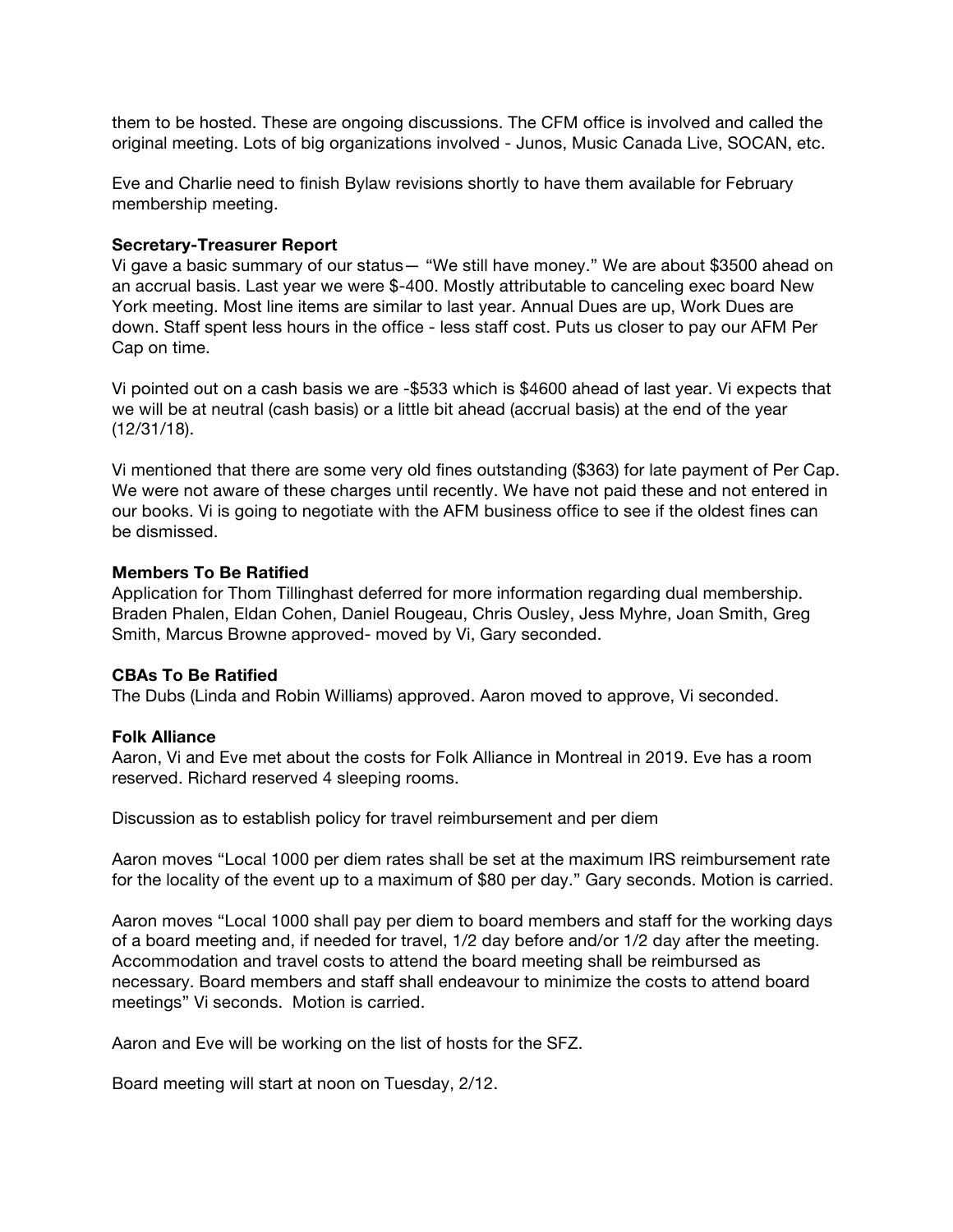Membership meeting will be at 4pm Wednesday, 2/13.

#### **Office Report**

Aaron says - the guys are continuing to do their work. Year-end evaluations/reviews in process. Aaron reports on how staff wages would be paid for attendance at Folk Alliance. Aaron will write up a policy on staffing hours and compensation at conferences for the board to confirm at next meeting.

#### **2019 Membership Meetings**

We are required to hold three membership meetings per year. We will hold a membership meeting at Folk Alliance in February, and we normally hold one at NERFA in November. We discussed having our third membership meeting at FARM in October.

1) FAI in Montreal, 2019

- 2) FARM, October 2019 in Grand Rapids, 2019
- 3) NERFA in November, 2019

#### **Board Meetings for 2019**

We will aim to confirm board meetings at least through July. Eve tasks Aaron with polling the board for suitable dates & times.

#### **Canadian Report**

Kev reports that Canadian committee membership is fluid. Working with FTM committee on Canadian venues. Working with CFM/Liana on on-line filing of contracts and pension payments. Discussion with Canadian pension fund regarding paper check requirement. Some Canadian members don't even have checks. Members request that there be Canadian-specific information on the website - regarding health insurance / car rental / pub insurance / etc. Should be link between L1000 website and CFM website. Eve attempted this at one point but now is the time to make this happen. Should be made clear that L1000 Canadian members have access to all CFM benefits. The Subbing Agreement that Kev created is moving forward, Liana has made some suggestions and we have a draft document. Eve suggested Kev circulate the agreement for the board to approve at a future meeting. Eve has emailed AFM Canadian VP Alan Willaert regarding next steps for L1000 becoming members of the Canadian Conference.

#### **Fair Trade Music**

Kev and Eve have been working with John McCutcheon. AFM IEB is wanting to replicate the FTM campaign as an organizing tool for all locals. To develop a "template" for a participating chapter in FTM. The FTM committee has requested that L1000 sign the participation agreement.

Charlie moves "That L1000 become a Fair Trade Music Chapter and sign the participation agreement with AFM Fair Trade Music." Vi seconds. Motion is carried. John McCutcheon, the L1000 FTM committee chair, will be the Chapter Coordinator.

Charlie moves to adjourn the meeting at 12.29. Gary seconds.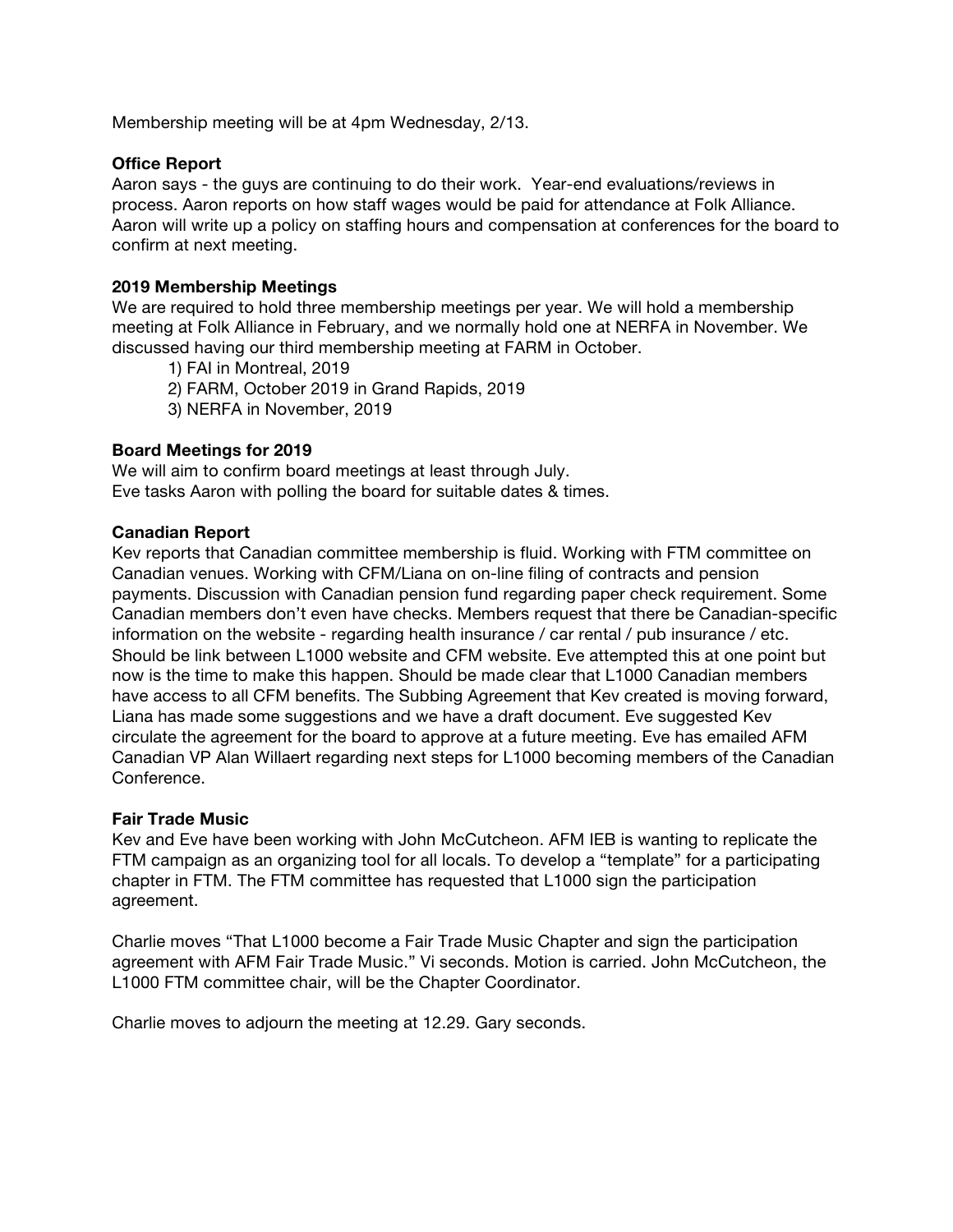# Local 1000, AFM

## PROFIT AND LOSS

### January - November, 2018

|                                          | <b>TOTAL</b>    |                      |               |  |  |
|------------------------------------------|-----------------|----------------------|---------------|--|--|
|                                          | JAN - NOV, 2018 | JAN - NOV, 2017 (PY) | <b>CHANGE</b> |  |  |
| Income                                   |                 |                      |               |  |  |
| 5000 Membership Dues & Assesmnt          |                 |                      |               |  |  |
| 5010 Annual Dues                         | 72,275.83       | 67,423.90            | 4,851.93      |  |  |
| 5020 Quarterly Dues                      | 16,112.84       | 16,764.50            | $-651.66$     |  |  |
| 5025 Work Dues                           | 13,322.42       | 15,960.86            | $-2,638.44$   |  |  |
| 5030 Initiation Fee                      | 1,770.00        | 1,705.00             | 65.00         |  |  |
| 5035 Re-Instatement Fees                 | 125.00          | 225.00               | $-100.00$     |  |  |
| 5040 Work Dues Equiv Donation            | 1,562.59        | 1,394.13             | 168.46        |  |  |
| 5041 Individual Donations                |                 | $-38.97$             | 38.97         |  |  |
| 5045 \$25 fo 25 years                    | 589.00          |                      | 589.00        |  |  |
| 5046 Amy Gift Donation                   | 0.00            | 0.12                 | $-0.12$       |  |  |
| 5047-2 Banjo (Fundraiser) Pete Seeger    |                 | 3,700.00             | $-3,700.00$   |  |  |
| <b>Total 5041 Individual Donations</b>   | 589.00          | 3,661.15             | $-3,072.15$   |  |  |
| 5050 Joe Hill Educational Fund           | 184.00          | 229.25               | $-45.25$      |  |  |
| 5055 ERF contributions                   | 978.50          | 877.75               | 100.75        |  |  |
| 5060 Member Retreat Reg                  | 1,000.00        |                      | 1,000.00      |  |  |
| 5061 Reg - Great Labor Arts Gathering    | 0.00            |                      | 0.00          |  |  |
| 5070 Returned check                      |                 | 0.00                 | 0.00          |  |  |
| Total 5000 Membership Dues & Assesmnt    | 107,920.18      | 108,241.54           | $-321.36$     |  |  |
| Services                                 |                 | $-156.00$            | 156.00        |  |  |
| <b>Total Income</b>                      | \$107,920.18    | \$108,085.54         | $$ -165.36$   |  |  |
| <b>GROSS PROFIT</b>                      | \$107,920.18    | \$108,085.54         | $$ -165.36$   |  |  |
| Expenses                                 |                 |                      |               |  |  |
| 5999 Refund of Dues Payment              | 84.32           | 281.00               | $-196.68$     |  |  |
| 6000 Payroll and Allowances              |                 |                      |               |  |  |
| 6025 Officer Salaries                    |                 |                      |               |  |  |
| 6027 Secretary Treasurer                 |                 | 1.00                 | $-1.00$       |  |  |
| <b>Total 6025 Officer Salaries</b>       |                 | 1.00                 | $-1.00$       |  |  |
| <b>Total 6000 Payroll and Allowances</b> |                 | 1.00                 | $-1.00$       |  |  |
| 6050 Grants to Members                   | 2,000.00        |                      | 2,000.00      |  |  |
| 6300 Occupancy                           |                 |                      |               |  |  |
| 6305 Rent                                | 5,500.00        | 5,500.00             | 0.00          |  |  |
| <b>Total 6300 Occupancy</b>              | 5,500.00        | 5,500.00             | 0.00          |  |  |
| 6400 Telecommunications                  |                 |                      |               |  |  |
| 6405 Telephone                           | 393.02          | 372.01               | 21.01         |  |  |
| <b>Total 6400 Telecommunications</b>     | 393.02          | 372.01               | 21.01         |  |  |
| 6500 Printing                            |                 | 38.71                | $-38.71$      |  |  |
| 6510 Checks and Deposit Slips            |                 | 40.17                | $-40.17$      |  |  |
| 6520 Utah Philips Award Plaque           |                 | 100.68               | $-100.68$     |  |  |
| 6525 Newsletter                          |                 |                      |               |  |  |
| 6530 Design Newsletter                   | 320.00          | 300.00               | 20.00         |  |  |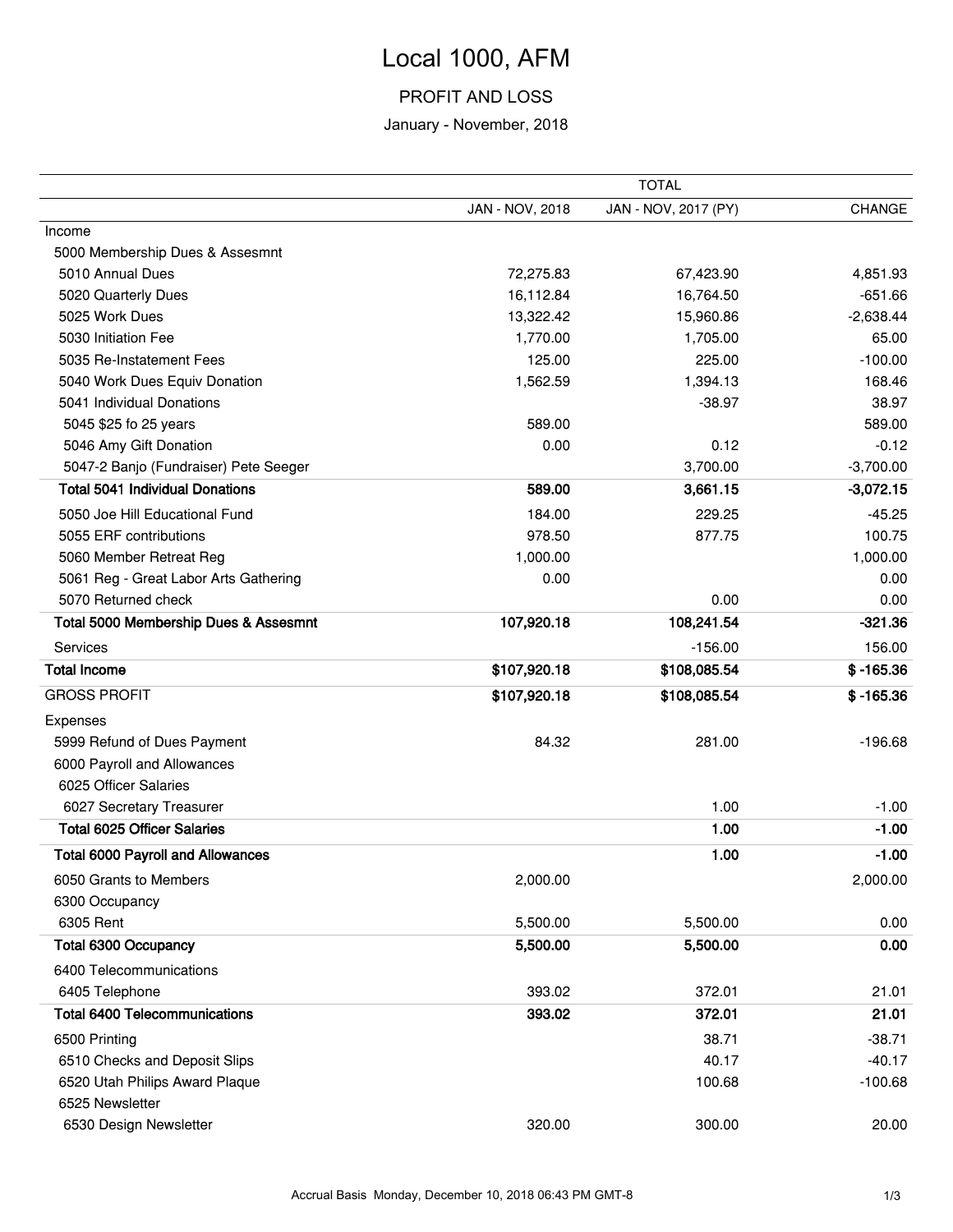|                                          | JAN - NOV, 2018 | JAN - NOV, 2017 (PY) | <b>CHANGE</b> |
|------------------------------------------|-----------------|----------------------|---------------|
| 6535 Printing Newsletter                 | 1,170.76        | 469.54               | 701.22        |
| 6540 Mailing Services                    | 800.35          | 302.50               | 497.85        |
| 6545 Taxes Paid                          |                 | 104.86               | $-104.86$     |
| Total 6525 Newsletter                    | 2,291.11        | 1,176.90             | 1,114.21      |
| 6570 Membership Cards                    | 191.63          |                      | 191.63        |
| Total 6500 Printing                      | 2,482.74        | 1,356.46             | 1,126.28      |
| 6600 Postage & Shipping                  |                 |                      |               |
| 6605 Postage                             | 404.12          | 300.00               | 104.12        |
| 6610 Shipping                            | 640.45          | 1,310.54             | $-670.09$     |
| Total 6600 Postage & Shipping            | 1,044.57        | 1,610.54             | $-565.97$     |
| 6700 Office                              |                 |                      |               |
| 6710 Office Supplies                     | 345.38          | 385.46               | $-40.08$      |
| 6715 Office Other Exp                    | 119.07          |                      | 119.07        |
| Total 6700 Office                        | 464.45          | 385.46               | 78.99         |
| 6720 Bank Charges                        | $-225.00$       | 49.95                | $-274.95$     |
| 6725 Bank Service Charge                 |                 | 60.53                | $-60.53$      |
| 6727 CAD to USD (exchange rate)          |                 | 37.65                | $-37.65$      |
| 6740 Paypal fees                         | 11.17           | 2,284.93             | $-2,273.76$   |
| 6745 Stripe fees                         | 1,172.30        | 85.01                | 1,087.29      |
| 6750 Square fees                         | 47.71           | 34.29                | 13.42         |
| 6752 Bill and Pay, SPS, Skyline Payments | 2,322.96        | 426.82               | 1,896.14      |
| 6760 Credit Card Interest/Fees           | $-115.68$       | 10.88                | $-126.56$     |
| Total 6720 Bank Charges                  | 3,213.46        | 2,990.06             | 223.40        |
| 6900 Accounting                          |                 |                      |               |
| 6910 Bookkeeping & Accounting            | 2,578.00        | 2,524.00             | 54.00         |
| <b>Total 6900 Accounting</b>             | 2,578.00        | 2,524.00             | 54.00         |
| 7100 Computer                            |                 |                      |               |
| 7110 Computer Related                    |                 |                      |               |
| 7120 Hardware                            |                 | 402.83               | $-402.83$     |
| 7121 Software                            | 764.34          | 378.87               | 385.47        |
| 7130 Backup service                      |                 | 119.98               | $-119.98$     |
| <b>Total 7110 Computer Related</b>       | 764.34          | 901.68               | $-137.34$     |
| 7150 Website                             |                 |                      |               |
| 7156 Website Hosting                     | 393.75          | 250.63               | 143.12        |
| Total 7150 Website                       | 393.75          | 250.63               | 143.12        |
| <b>Total 7100 Computer</b>               | 1,158.09        | 1,152.31             | 5.78          |
| 7300 Conference & Exec Meetings          |                 |                      |               |
| 7305 Airfare                             | 2,276.98        | 1,703.29             | 573.69        |
| 7306 Taxes & Carrier Imposed Fees        |                 | 115.49               | $-115.49$     |
| Total 7305 Airfare                       | 2,276.98        | 1,818.78             | 458.20        |
| 7310 Conference Fees                     | 1,147.92        | 1,789.32             | $-641.40$     |
| 7315 Lodging                             | 3,498.45        | 3,743.63             | $-245.18$     |
| 7320 Meals                               | 215.21          | 93.36                | 121.85        |
| 7330 Parking                             |                 | 18.00                | $-18.00$      |
| 7335 Ground transportation               | 295.01          | 1,522.24             | $-1,227.23$   |
| 7340 Per Diem                            | 1,040.00        | 2,398.00             | $-1,358.00$   |
| 7344 (Exhibit Hall Fee)                  | 120.00          | 75.00                | 45.00         |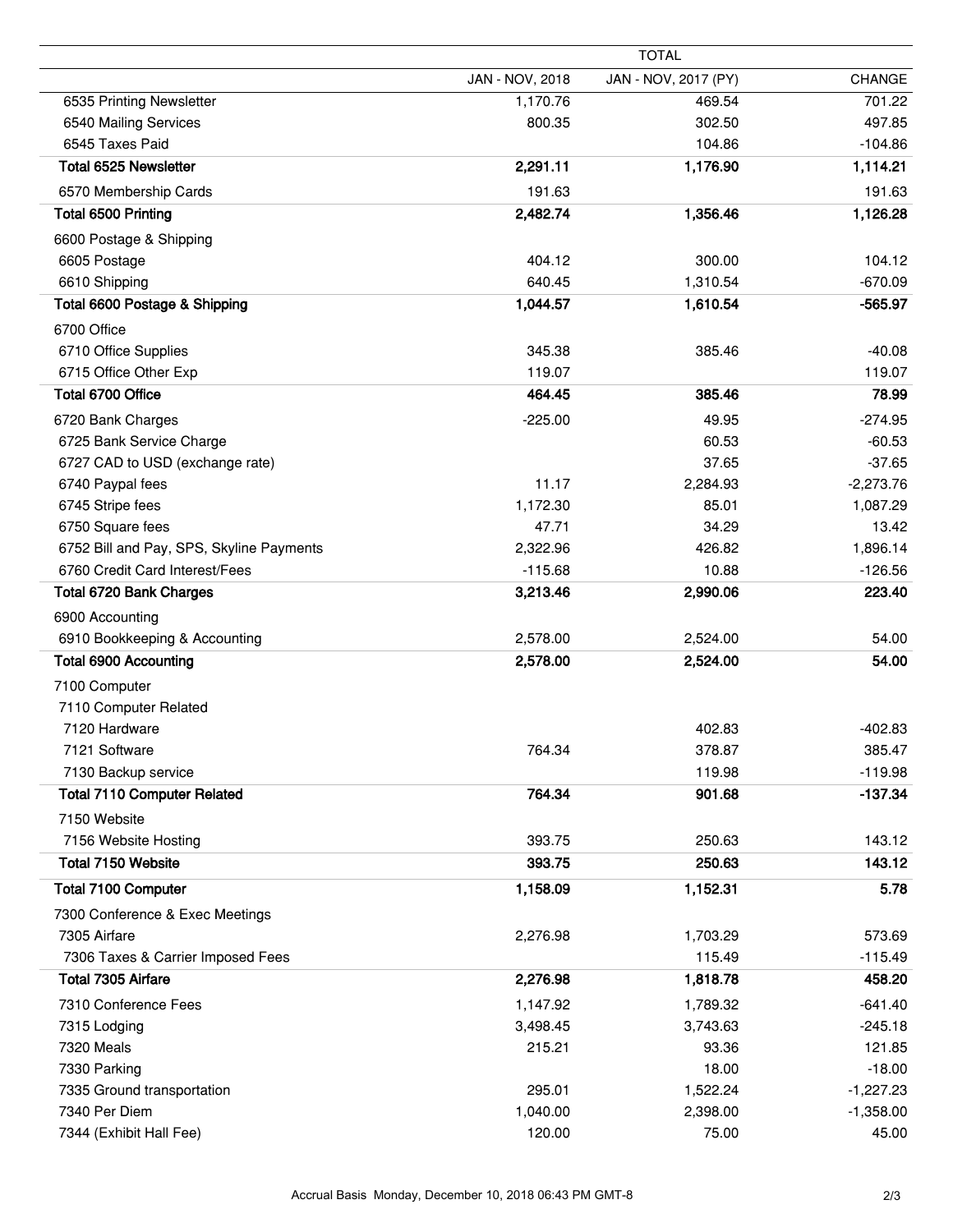|                                         | <b>TOTAL</b>    |                      |               |  |  |  |
|-----------------------------------------|-----------------|----------------------|---------------|--|--|--|
|                                         | JAN - NOV, 2018 | JAN - NOV, 2017 (PY) | <b>CHANGE</b> |  |  |  |
| 7345 SFZ (Showcase Free Zone)           | 209.83          | 256.20               | $-46.37$      |  |  |  |
| Total 7300 Conference & Exec Meetings   | 8,803.40        | 11,714.53            | $-2,911.13$   |  |  |  |
| 7350 Member Gatherings                  |                 |                      |               |  |  |  |
| 7355 Gathering Travel                   | 645.22          |                      | 645.22        |  |  |  |
| 7370 Gathering Honoraria                | 770.00          |                      | 770.00        |  |  |  |
| <b>Total 7350 Member Gatherings</b>     | 1,415.22        |                      | 1,415.22      |  |  |  |
| 7400 AFM Per Capita Taxes               | 31,647.00       | 32,505.55            | $-858.55$     |  |  |  |
| 7500 AFM FIF                            | 1,105.00        | 1,040.00             | 65.00         |  |  |  |
| 8000 Advertising/Promotion              |                 |                      |               |  |  |  |
| 8005 Advertising                        |                 | 40.90                | $-40.90$      |  |  |  |
| 8010 Promotional Materials              | 133.58          | 31.26                | 102.32        |  |  |  |
| 8050 Brochures                          |                 |                      |               |  |  |  |
| 8055 Design Brochures                   | 329.78          |                      | 329.78        |  |  |  |
| 8060 Printing Brochures                 | 599.73          |                      | 599.73        |  |  |  |
| <b>Total 8050 Brochures</b>             | 929.51          |                      | 929.51        |  |  |  |
| <b>Total 8000 Advertising/Promotion</b> | 1,063.09        | 72.16                | 990.93        |  |  |  |
| Payroll Expenses                        |                 |                      |               |  |  |  |
| Disability Insurance                    | 296.43          | 122.76               | 173.67        |  |  |  |
| Pension                                 | 3,590.60        | 3,649.23             | $-58.63$      |  |  |  |
| <b>Taxes</b>                            | 2,868.20        | 3,428.57             | $-560.37$     |  |  |  |
| Wages                                   | 33,720.21       | 38,562.35            | $-4,842.14$   |  |  |  |
| <b>Work Comp</b>                        | 895.36          | 1,237.89             | $-342.53$     |  |  |  |
| <b>Total Payroll Expenses</b>           | 41,370.80       | 47,000.80            | $-5,630.00$   |  |  |  |
| <b>Total Expenses</b>                   | \$104,323.16    | \$108,505.88         | $$ -4,182.72$ |  |  |  |
| <b>NET OPERATING INCOME</b>             | \$3,597.02      | $$ -420.34$          | \$4,017.36    |  |  |  |
| Other Income                            |                 |                      |               |  |  |  |
| 5100 Investment Income                  |                 |                      |               |  |  |  |
| 5101 Amex (points used for cash)        | 5.48            |                      | 5.48          |  |  |  |
| 5105 Bank Interest                      | 0.94            | 1.62                 | $-0.68$       |  |  |  |
| Total 5100 Investment Income            | 6.42            | 1.62                 | 4.80          |  |  |  |
| <b>Total Other Income</b>               | \$6.42          | \$1.62               | \$4.80        |  |  |  |
| Other Expenses                          |                 |                      |               |  |  |  |
| Other Miscellaneous Expenditure         | 45.00           |                      | 45.00         |  |  |  |
| <b>Total Other Expenses</b>             | \$45.00         | \$0.00               | \$45.00       |  |  |  |
| NET OTHER INCOME                        | $$ -38.58$      | \$1.62               | $$ -40.20$    |  |  |  |
| <b>NET INCOME</b>                       | \$3,558.44      | $$ -418.72$          | \$3,977.16    |  |  |  |

þ,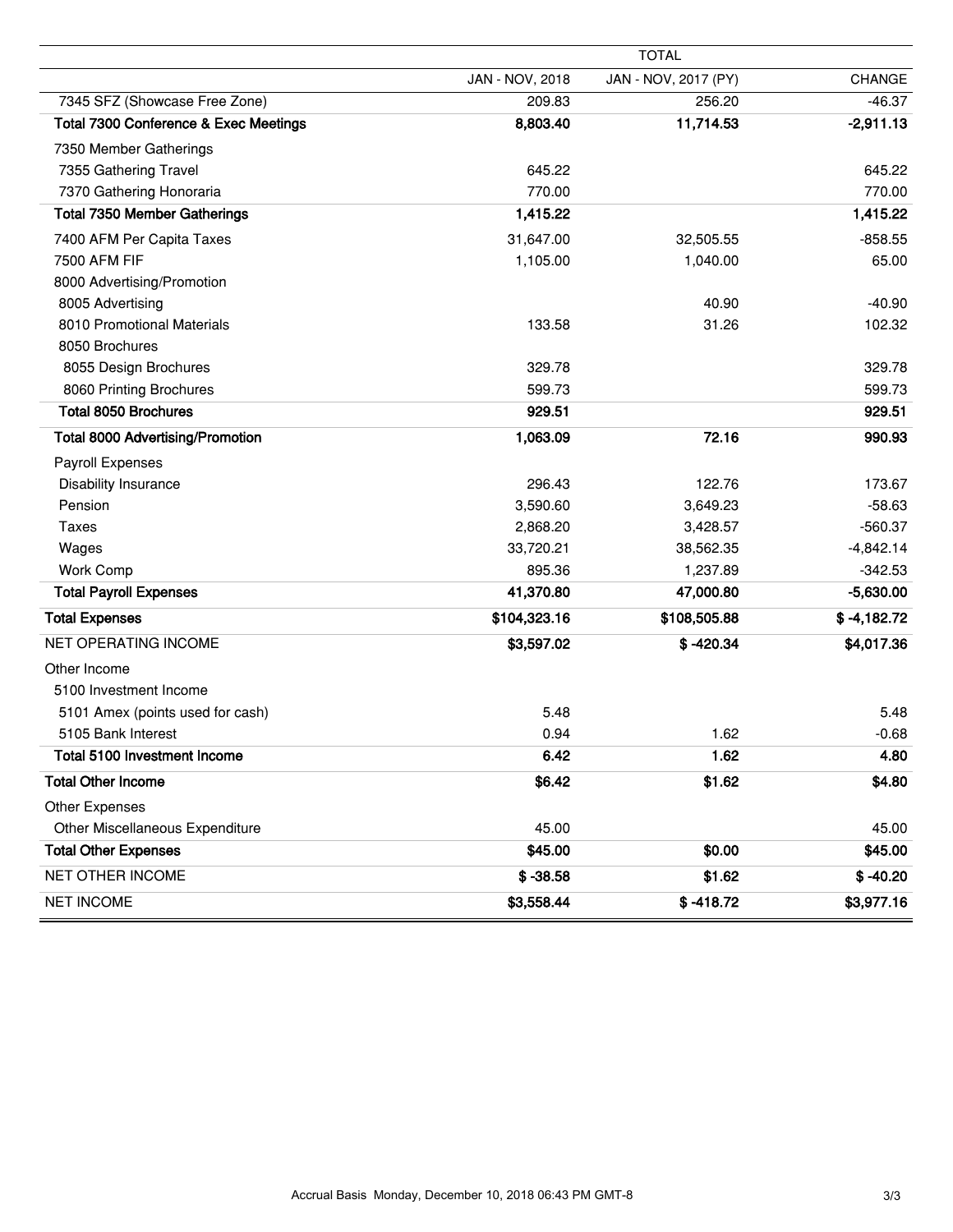# **Local 1000, AFM Profit and Loss**

**January - November, 2018**

|                                          | Jan - Nov,<br>2018      | Total<br>Jan - Nov.<br>2017 (PY) |     | Change      |
|------------------------------------------|-------------------------|----------------------------------|-----|-------------|
| Income                                   |                         |                                  |     |             |
| 5000 Membership Dues & Assesmnt          |                         |                                  |     | 0.00        |
| 5010 Annual Dues                         | 86,304.33               | 77,724.40                        |     | 8,579.93    |
| 5020 Quarterly Dues                      | 18,541.34               | 18,425.65                        |     | 115.69      |
| 5025 Work Dues                           | 12,779.18               | 15,160.89                        |     | $-2,381.71$ |
| 5030 Initiation Fee                      | 1,670.00                | 1,709.35                         |     | $-39.35$    |
| 5035 Re-Instatement Fees                 | 125.00                  | 225.00                           |     | $-100.00$   |
| 5040 Work Dues Equiv Donation            | 1,493.59                | 1,369.13                         |     | 124.46      |
| <b>5041 Individual Donations</b>         |                         | $-38.97$                         |     | 38.97       |
| 5045 \$25 fo 25 years                    | 589.00                  |                                  |     | 589.00      |
| 5046 Amy Gift Donation                   | 0.00                    |                                  |     | 0.00        |
| 5047-2 Banjo (Fundraiser) Pete Seeger    |                         | 3,700.00                         |     | $-3,700.00$ |
| <b>Total 5041 Individual Donations</b>   | \$<br>589.00 \$         | 3,661.03                         | -\$ | 3,072.03    |
| 5050 Joe Hill Educational Fund           | 184.00                  | 229.25                           |     | $-45.25$    |
| 5055 ERF contributions                   | 990.50                  | 873.25                           |     | 117.25      |
| 5060 Member Retreat Reg                  | 1,000.00                |                                  |     | 1,000.00    |
| 5061 Reg - Great Labor Arts Gathering    | 0.00                    |                                  |     | 0.00        |
| 5070 Returned check                      |                         | 0.00                             |     | 0.00        |
| Total 5000 Membership Dues & Assesmnt    | \$<br>123,676.94 \$     | 119,377.95 \$                    |     | 4,298.99    |
| <b>Services</b>                          |                         | $-166.00$                        |     | 166.00      |
| <b>Unapplied Cash Payment Income</b>     | 1,260.74                | 562.60                           |     | 698.14      |
| <b>Total Income</b>                      | \$<br>124,937.68 \$     | 119,774.55 \$                    |     | 5,163.13    |
| <b>Gross Profit</b>                      | \$<br>124,937.68 \$     | 119,774.55 \$                    |     | 5,163.13    |
| <b>Expenses</b>                          |                         |                                  |     |             |
| 5999 Refund of Dues Payment              | 84.32                   | 281.00                           |     | $-196.68$   |
| 6000 Payroll and Allowances              |                         |                                  |     | 0.00        |
| 6025 Officer Salaries                    |                         |                                  |     | 0.00        |
| 6027 Secretary Treasurer                 |                         | 1.00                             |     | $-1.00$     |
| <b>Total 6025 Officer Salaries</b>       | \$<br>0.00              | \$<br>1.00                       | -\$ | 1.00        |
| <b>Total 6000 Payroll and Allowances</b> | \$<br>0.00 <sup>5</sup> | 1.00                             | -\$ | 1.00        |
| 6050 Grants to Members                   | 2,000.00                |                                  |     | 2,000.00    |
| 6300 Occupancy                           |                         |                                  |     | 0.00        |
| 6305 Rent                                | 5,500.00                | 5,500.00                         |     | 0.00        |
| <b>Total 6300 Occupancy</b>              | \$<br>$5,500.00$ \$     | 5,500.00 \$                      |     | 0.00        |
| 6400 Telecommunications                  |                         |                                  |     | 0.00        |
| 6405 Telephone                           | 393.02                  | 372.01                           |     | 21.01       |
| <b>Total 6400 Telecommunications</b>     | \$<br>393.02 \$         | 372.01 \$                        |     | 21.01       |
| 6500 Printing                            |                         | 38.71                            |     | $-38.71$    |
| 6510 Checks and Deposit Slips            |                         | 40.17                            |     | -40.17      |
| 6520 Utah Philips Award Plaque           |                         | 100.68                           |     | $-100.68$   |
| 6525 Newsletter                          |                         |                                  |     | 0.00        |
| 6530 Design Newsletter                   | 320.00                  | 300.00                           |     | 20.00       |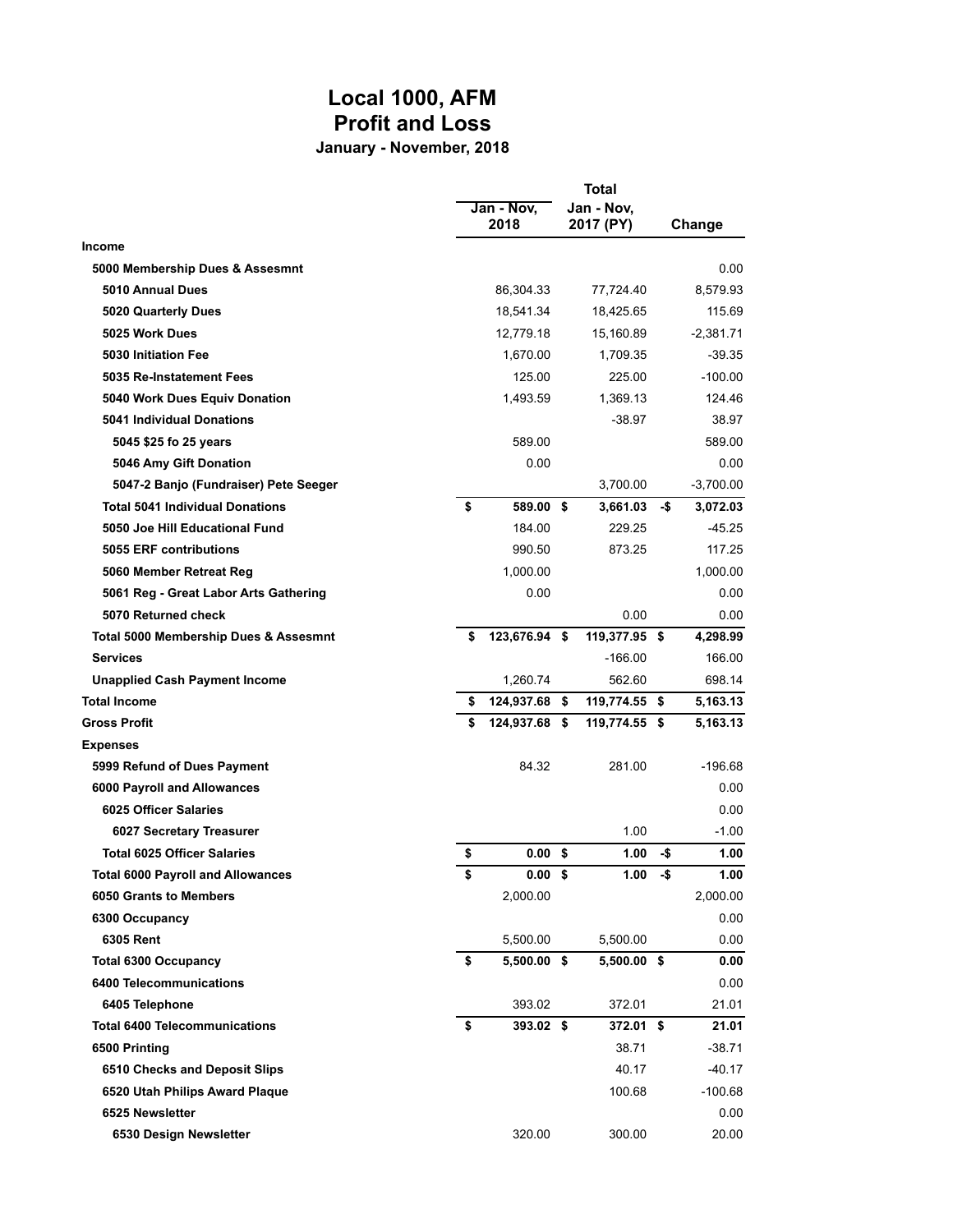| 6535 Printing Newsletter                         | 1,170.76          | 469.54        |     | 701.22      |
|--------------------------------------------------|-------------------|---------------|-----|-------------|
| <b>6540 Mailing Services</b>                     | 800.35            | 302.50        |     | 497.85      |
| 6545 Taxes Paid                                  |                   | 104.86        |     | $-104.86$   |
| <b>Total 6525 Newsletter</b>                     | \$<br>2,291.11 \$ | 1,176.90 \$   |     | 1,114.21    |
| 6570 Membership Cards                            | 191.63            |               |     | 191.63      |
| <b>Total 6500 Printing</b>                       | \$<br>2,482.74 \$ | 1,356.46 \$   |     | 1,126.28    |
| 6600 Postage & Shipping                          |                   |               |     | 0.00        |
| 6605 Postage                                     | 404.12            | 300.00        |     | 104.12      |
| 6610 Shipping                                    | 640.45            | 1,310.54      |     | $-670.09$   |
| Total 6600 Postage & Shipping                    | \$<br>1,044.57 \$ | 1,610.54      | -\$ | 565.97      |
| 6700 Office                                      |                   |               |     | 0.00        |
| 6710 Office Supplies                             | 345.38            | 385.46        |     | $-40.08$    |
| 6715 Office Other Exp                            | 119.07            |               |     | 119.07      |
| Total 6700 Office                                | \$<br>464.45 \$   | 385.46 \$     |     | 78.99       |
| 6720 Bank Charges                                | $-225.00$         | 49.95         |     | $-274.95$   |
| 6725 Bank Service Charge                         |                   | 60.53         |     | -60.53      |
| 6727 CAD to USD (exchange rate)                  |                   | 37.65         |     | $-37.65$    |
| 6740 Paypal fees                                 | 11.17             | 2,284.93      |     | $-2,273.76$ |
| 6745 Stripe fees                                 | 1,172.30          | 85.01         |     | 1,087.29    |
| 6750 Square fees                                 | 47.71             | 34.29         |     | 13.42       |
| 6752 Bill and Pay, SPS, Skyline Payments         | 2.322.96          | 426.82        |     | 1,896.14    |
| 6760 Credit Card Interest/Fees                   | $-115.68$         | 10.88         |     | -126.56     |
| Total 6720 Bank Charges                          | \$<br>3,213.46 \$ | 2,990.06 \$   |     | 223.40      |
| 6900 Accounting                                  |                   |               |     | 0.00        |
| 6910 Bookkeeping & Accounting                    | 2,578.00          | 2,524.00      |     | 54.00       |
| <b>Total 6900 Accounting</b>                     | \$<br>2,578.00 \$ | 2,524.00 \$   |     | 54.00       |
| 7100 Computer                                    |                   |               |     | 0.00        |
| 7110 Computer Related                            |                   |               |     | 0.00        |
| 7120 Hardware                                    |                   | 402.83        |     | -402.83     |
| 7121 Software                                    | 764.34            | 378.87        |     | 385.47      |
| 7130 Backup service                              |                   | 119.98        |     | -119.98     |
| <b>Total 7110 Computer Related</b>               | \$<br>764.34 \$   | 901.68        | -\$ | 137.34      |
| 7150 Website                                     |                   |               |     | 0.00        |
| 7156 Website Hosting                             | 393.75            | 250.63        |     | 143.12      |
| <b>Total 7150 Website</b>                        | \$<br>$393.75$ \$ | 250.63 \$     |     | 143.12      |
| <b>Total 7100 Computer</b>                       | \$<br>1,158.09 \$ | $1,152.31$ \$ |     | 5.78        |
| 7300 Conference & Exec Meetings                  |                   |               |     | 0.00        |
| 7305 Airfare                                     | 1,927.58          | 1,703.29      |     | 224.29      |
| 7306 Taxes & Carrier Imposed Fees                |                   | 115.49        |     | -115.49     |
| <b>Total 7305 Airfare</b>                        | \$<br>1,927.58 \$ | 1,818.78 \$   |     | 108.80      |
| 7310 Conference Fees                             | 1,147.92          | 1,789.32      |     | -641.40     |
| 7315 Lodging                                     | 3,498.45          | 3,743.63      |     | -245.18     |
| <b>7320 Meals</b>                                | 215.21            | 93.36         |     | 121.85      |
| 7330 Parking                                     |                   | 18.00         |     | $-18.00$    |
| 7335 Ground transportation                       | 295.01            | 1,522.24      |     | -1,227.23   |
| 7340 Per Diem                                    | 902.00            | 2,398.00      |     | -1,496.00   |
| 7344 (Exhibit Hall Fee)                          | 120.00            | 75.00         |     | 45.00       |
| 7345 SFZ (Showcase Free Zone)                    | 209.83            | 256.20        |     | $-46.37$    |
| <b>Total 7300 Conference &amp; Exec Meetings</b> | \$<br>8,316.00 \$ | 11,714.53     | -\$ | 3,398.53    |